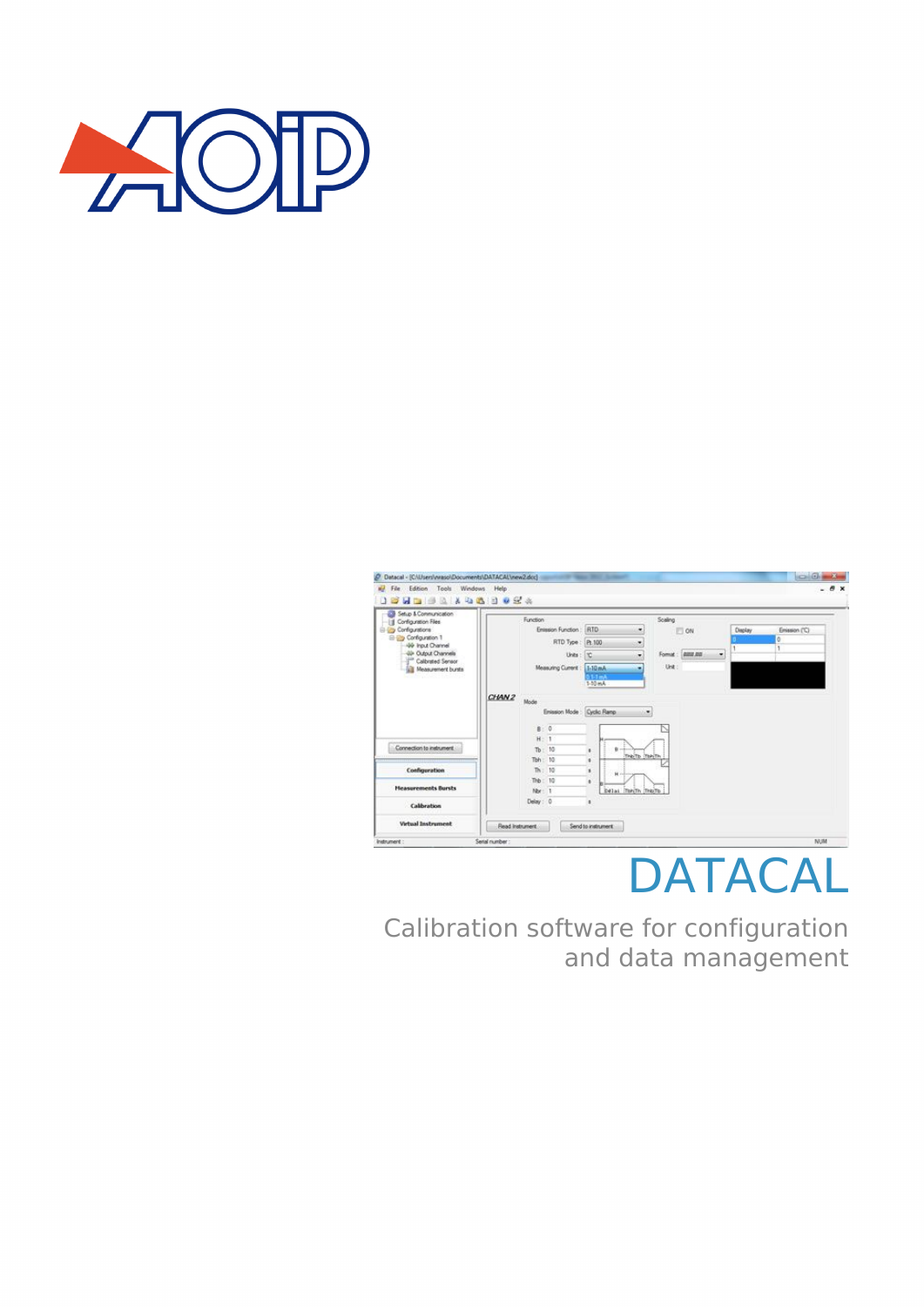

DATACAL is an easy-to-use yet powerful metrology calibration software allowing both AOIP instruments to be configured and calibration procedures to be fully automatised.

- Easy and comprehensive configuration of instruments
- Calibration data management
- Edition of comprehensive and customizable calibration reports
- 21 CFR Part 11 compliant

## **Description**

DATACAL is an easy-to-use yet powerful metrology calibration software allowing both AOIP instruments to be configured and calibration procedures to be fully automatised.

- Easy and comprehensive configuration of instruments
- Calibration data management
- Edition of comprehensive and customizable calibration reports
- 21 CFR Part 11 compliant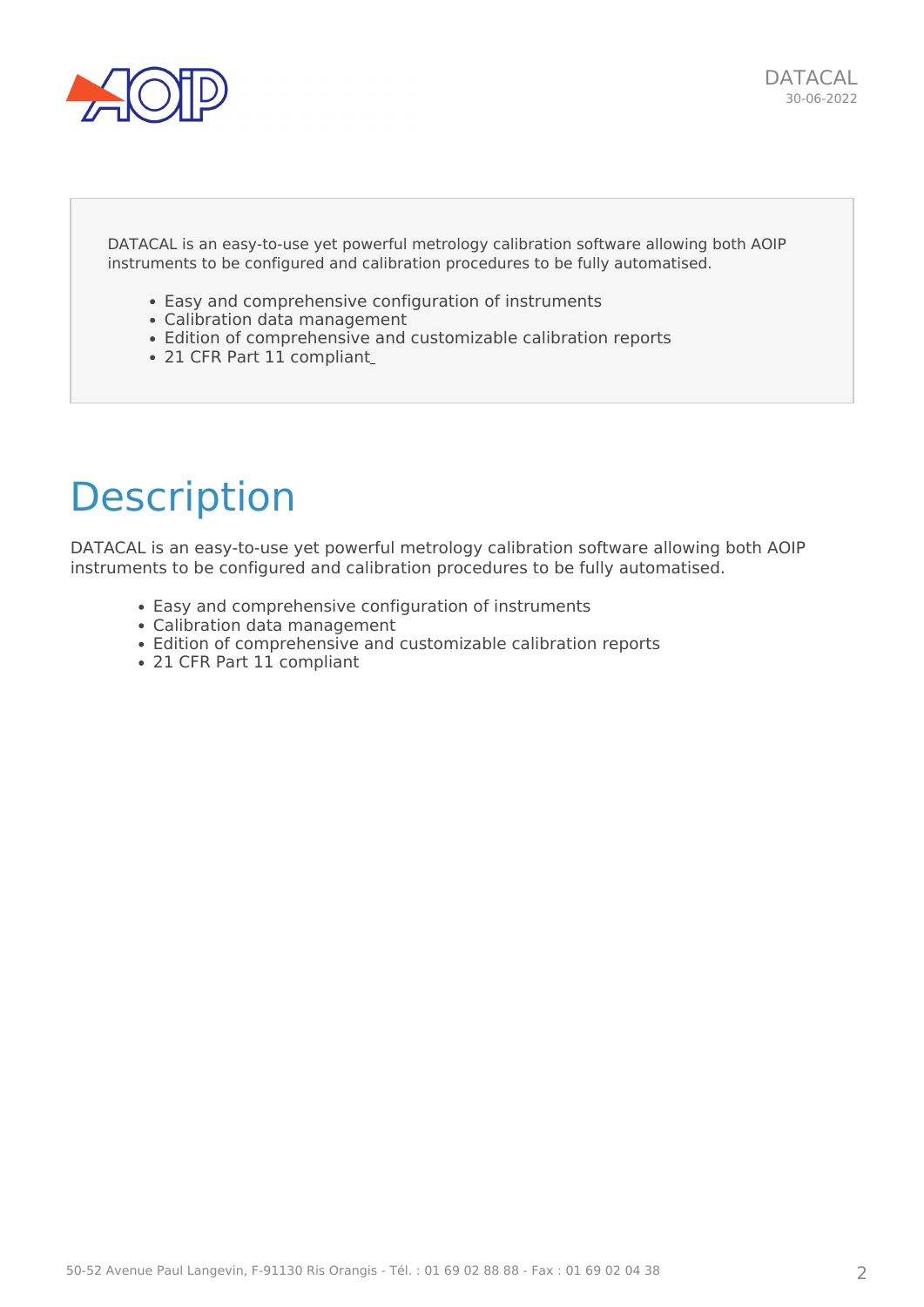

# **Specifications**

Instruments supported by DATACAL

CALYS 75 / 100 / 150

THERMYS 150

TC 6621 / 6622

TM 6602 / 6612 / 6630

CALYS 60 / 80 / 120 IS

#### Instrument configuration

The instrument can be 100% configured using DATACAL interface:

- Input channel: quantity measured, type of sensor, scale, scaling value, display parameters, unit, tare, tare value
- Output channel: quantity measured, period, start point, repeat function, ramp and steps function
- Sensors: name, date of last calibration, type, unit, calibrated values
- Measurement bursts: number of measures/burst, sampling period, trigger parameters, number of samples, frequency…
- Calibration procedures: number and values of set points, calibration types…

User can create, modify and store on computer an unlimited number of configurations and calibration procedures.

| P Datacal - (CNUsers/inrasol/Documents/DATACAL\new2.dcc)         |                                    | of the state street                                  |                         |                     | <b>CONTRACTOR</b> |
|------------------------------------------------------------------|------------------------------------|------------------------------------------------------|-------------------------|---------------------|-------------------|
| S File Edition Tools Windows Help<br><b>JEHD 8 A 4 8 8 9 2 4</b> |                                    |                                                      |                         |                     | $-7x$             |
| Setup & Communication<br>If Configuration Files                  | Calibrated Servaor                 |                                                      |                         |                     |                   |
| <b>E-Up Configurations</b><br>B-Configuration 1                  | Type:<br>Designation<br>ĸ          | <b>Calibration date</b>                              | Designation: P:100.2    |                     |                   |
| 49 Input Channel<br>49 Output Channels                           | Te K1<br>TC.                       | Wednesday, March 21, 2012                            | Calibration date :      | lund 21 mars 2011 w |                   |
| Calbrated Sensor                                                 | TCB1<br>TC.<br>ž<br>RTD<br>Pt100 T | Wednesday, March 21, 2012<br>Tuesday, March 06, 2012 | Sensor Type : R         | $ P100$<br>۰        |                   |
| <b>Measurement bunts</b>                                         | P1100-2<br><b>RTD</b>              | Monday, March 21, 2011                               | Input Type: Temperature | ٠                   |                   |
|                                                                  |                                    |                                                      | Point Real Value ("C)   | Measured Value ("C) |                   |
|                                                                  |                                    |                                                      |                         | 0.06                |                   |
| Connection to instrument                                         |                                    |                                                      | 100<br>$\overline{z}$   | 99.91               |                   |
| Configuration                                                    |                                    |                                                      |                         |                     |                   |
| <b>Heasurements Bursts</b>                                       | <b>Read instrument</b>             | Send to instrument                                   |                         |                     |                   |
| Calibration                                                      |                                    |                                                      |                         |                     |                   |
| Virtual Instrument                                               |                                    |                                                      |                         |                     |                   |
| <b>Instrument</b>                                                | Serial number                      |                                                      |                         |                     | NUM               |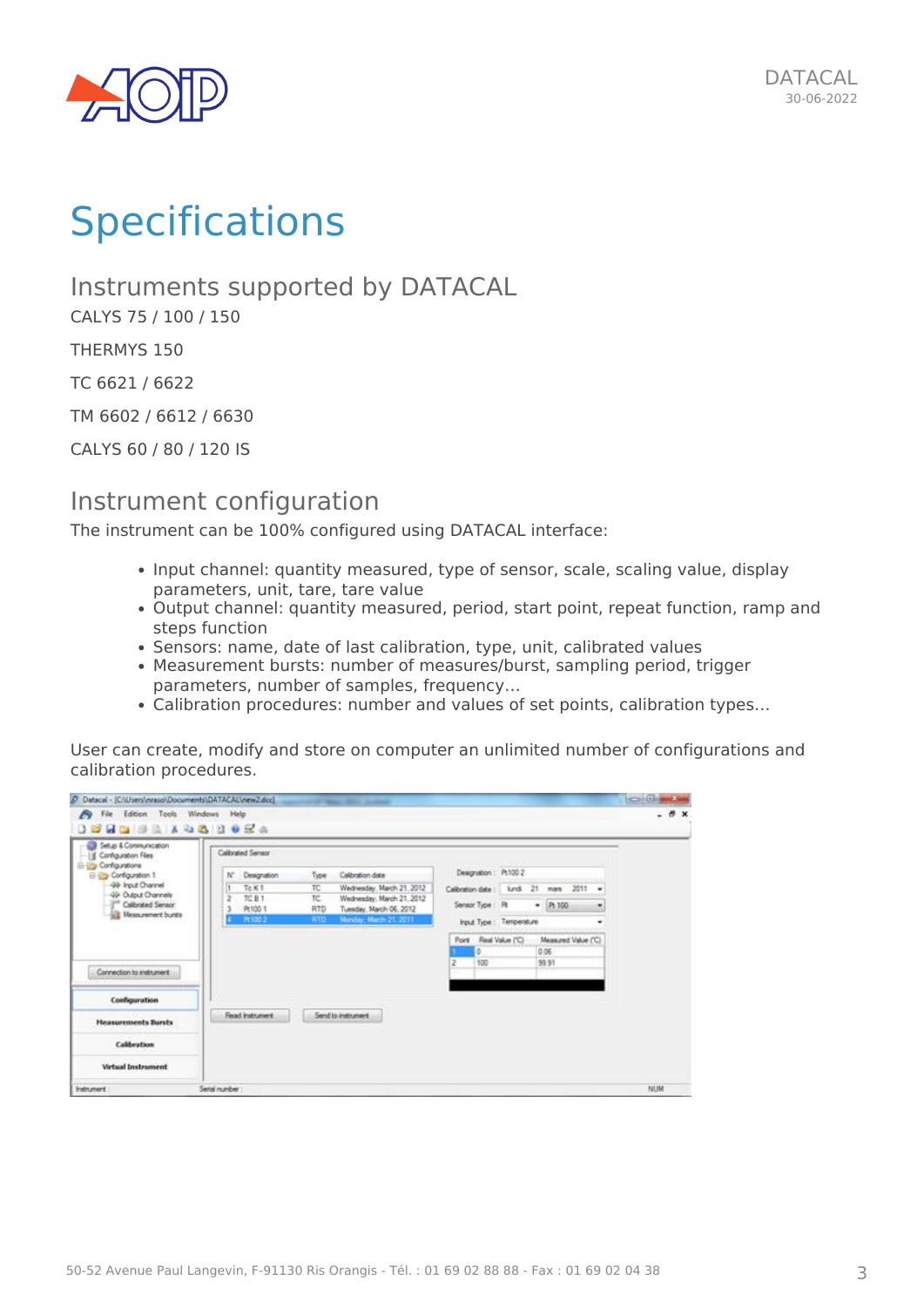

| <br>Setup & Communication                   |                   |                                |                         |          |               |         |               |
|---------------------------------------------|-------------------|--------------------------------|-------------------------|----------|---------------|---------|---------------|
| Configuration Files<br>11<br>Corfigurations |                   | Function<br>Enission Function: | RTD<br>٠                | Scaling  | $\Box$ ON     | Display | Emission ('C) |
| E-Rig Configuration 1                       |                   | RTD Type                       | Pt.100<br>٠             |          |               |         |               |
| 49 hput Channel<br>49 Output Channels       |                   | Units:                         | :110<br>۰               | Format : | 0332,000<br>۰ |         |               |
| Calbrated Sensor                            |                   | <b>Measuing Current</b>        | 1-10 mA<br>۰            | Unit:    |               |         |               |
| Measurement bursts                          |                   |                                | 011mA                   |          |               |         |               |
|                                             |                   |                                | 1-10 mA                 |          |               |         |               |
|                                             | CHAN <sub>2</sub> | Mode                           |                         |          |               |         |               |
|                                             |                   | Enission Mode : Cyclic Ramp    | <b>ALCOHOL:</b>         |          |               |         |               |
|                                             |                   | B:0                            |                         |          |               |         |               |
|                                             |                   | $H = 1$                        |                         |          |               |         |               |
| Connection to instrument                    |                   | $Tb$ : 10                      | ū.<br>×<br>THE TE TERTH |          |               |         |               |
|                                             |                   | Tbh: 10                        | ٠                       |          |               |         |               |
| Configuration                               |                   | Th: 10<br>The: 10              | ٠<br>н<br>٠             |          |               |         |               |
| <b>Heasurements Bursts</b>                  |                   | Nor. 1                         | Edial (Ton-Th (This)To  |          |               |         |               |
| Calibration                                 |                   | Deby: 0                        | ٠                       |          |               |         |               |
|                                             |                   |                                |                         |          |               |         |               |

### Data management

- Real-time processing of data
- Graphical and table display and monitoring of data
- [Storage with unlimited capacity](https://www.aoip.fr/wp-content/uploads/2014/01/DATACAL_Instrument-configuration_2.jpg)
- Easy printing of data
- Export all the data to spread sheets as .xls or .asci
- Erase data from device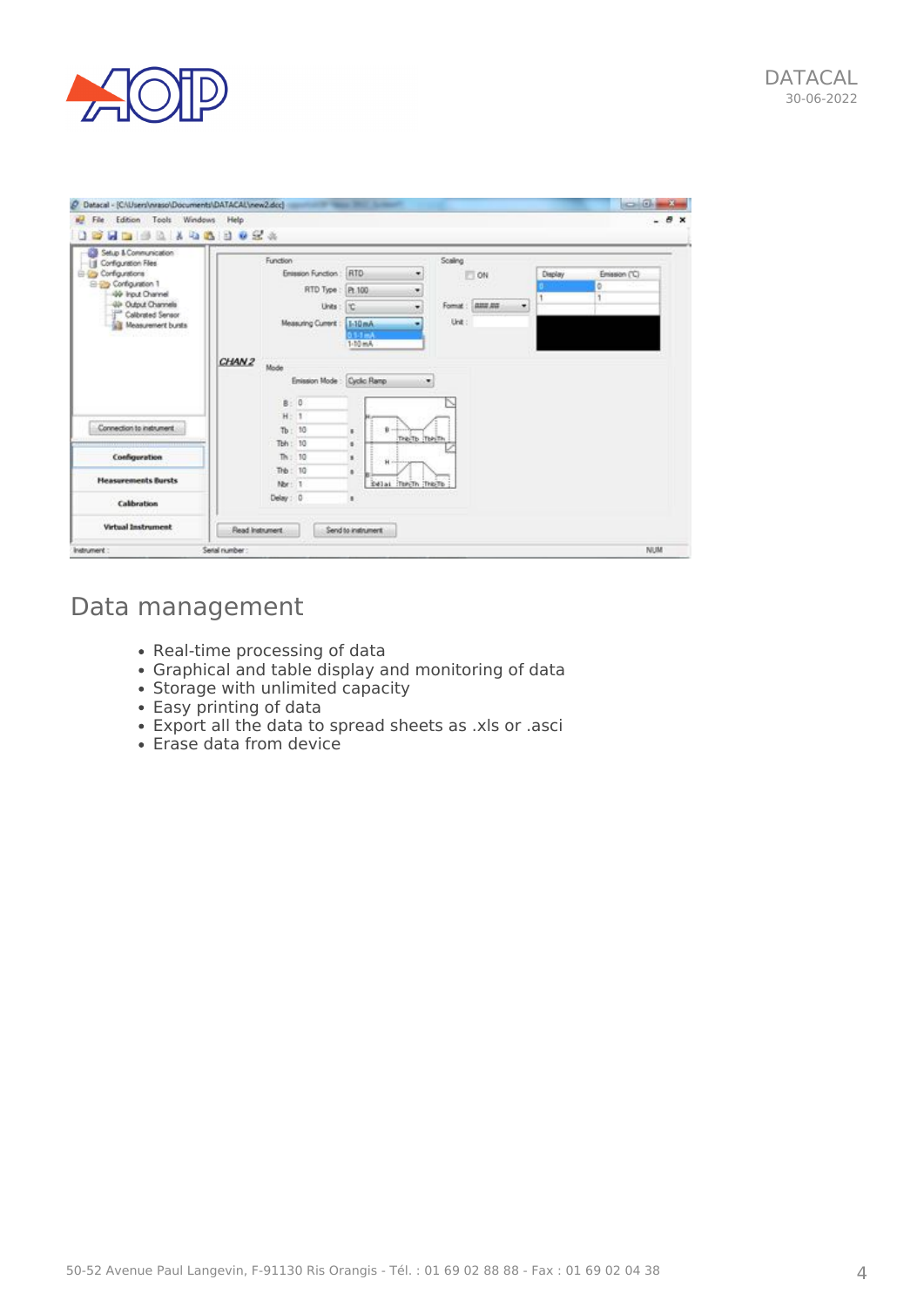

| Ei Libral Procedures<br>Global parameters                             |                                         | Setpoints          |                           | Acceptance Condition     |         |
|-----------------------------------------------------------------------|-----------------------------------------|--------------------|---------------------------|--------------------------|---------|
| 2 K - 1/1/2000 12:00:00 A<br>2 J - 1/1/2000 12:00:00 AM               | DUT Name: CALYS75<br>Manufacturer: ADIP | H.                 | Value                     | Admissible Deviation: 10 | $2 - 0$ |
| Stability detection<br>To Instrument procedures                       |                                         | z<br>ä.            | B<br>12                   |                          |         |
| 2 K - 1/1/2000 12:00:00 A<br>2 J - 1/1/2000 12:00:00 AM               | Mn Stability Time: 1                    | 4.<br>÷<br>S.<br>۰ | 16<br>20                  |                          |         |
| All 1 - 1/1/2000 12:00:00 AM<br>21 Q - 1/1/2000 12:00:00 AM           |                                         |                    | Generation Mode : Two way |                          |         |
|                                                                       | Measurement Mode<br>Function : Visual   | w                  | Science                   | Молиции<br>Display       |         |
| Moussure                                                              |                                         |                    | ٠                         | b<br>$\mathbf{1}$<br>81. |         |
| Channel 1                                                             |                                         |                    |                           |                          |         |
|                                                                       | Enjascy Mode                            |                    |                           |                          |         |
| $\,$                                                                  | Function: DC Current                    |                    |                           |                          |         |
| Instrument Disconnection:<br>Generator                                | Range   4-20 mA                         |                    |                           |                          |         |
| ,,,,,,,,,,,,,,,,,,,,,,,,,,,,,,,,<br><b>Channel 2</b><br>Configuration | Loop Supply:                            | O On @ Off         |                           |                          |         |
| <b>Heaturements Bursts</b>                                            | Scaling Type: Linear                    |                    |                           |                          |         |
| Calibration                                                           |                                         |                    |                           |                          |         |
|                                                                       |                                         |                    |                           |                          |         |

### Calibration

#### **100% paperless calibration procedures**

Create calibration procedures directly with DATACAL and define:

- The calibration method
- The channel type
- The measurement or simulation function
- The adjustment set points
- The sequence mode

#### **Issue your own customized calibration certificates**

After calibration, the report is sent back to DATACAL for processing :

*Unlimited number of calibration procedures and reports stored on computer*

#### Virtual instrument

For real-time visual monitoring of the instrument

Use the Virtual Instrument to:

- display real-time values
- launch and stop simulations
- detect faults immediately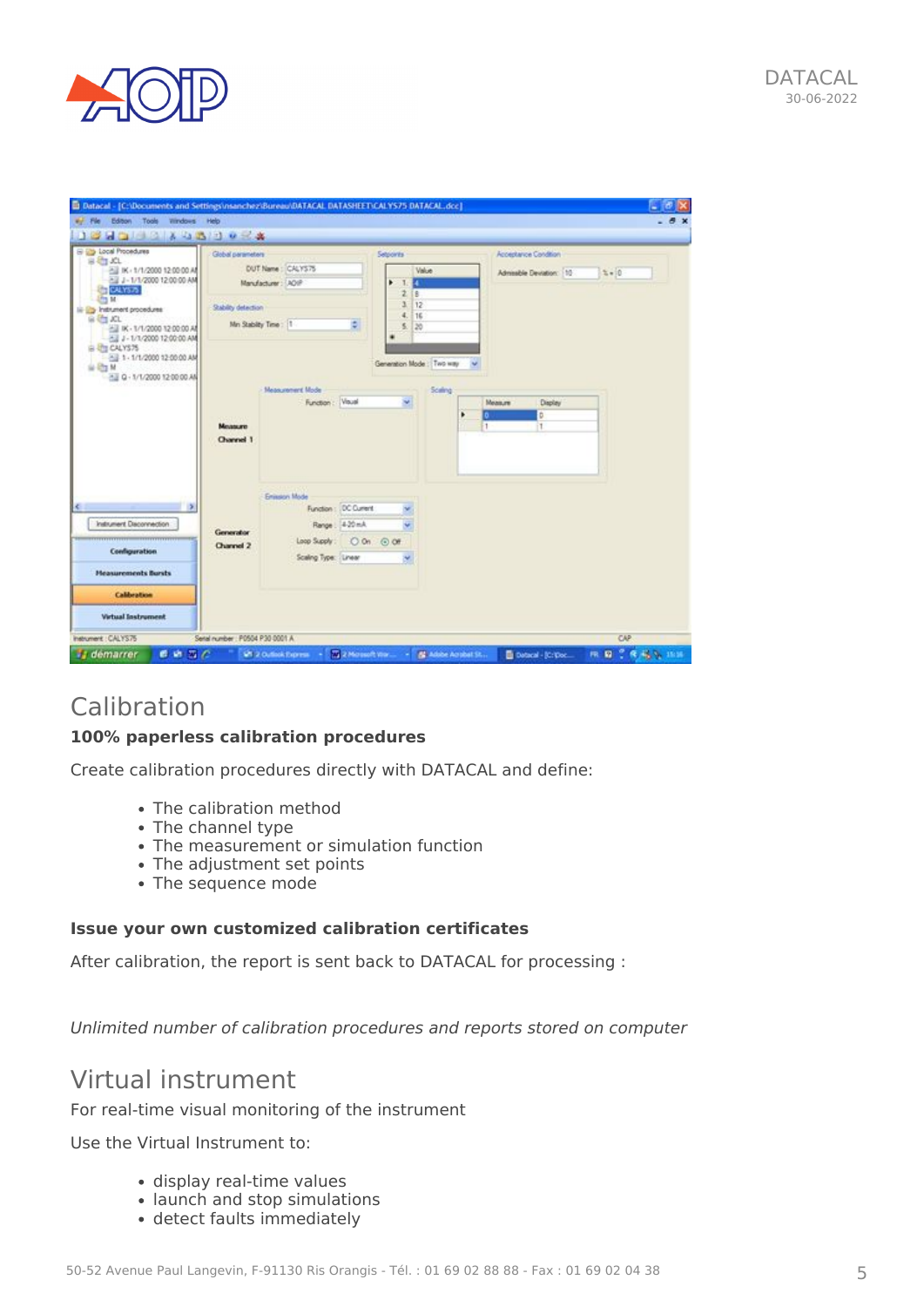

|                        | 27.0 °C    | Config. 1 |                 |
|------------------------|------------|-----------|-----------------|
| Mini: 23.90            | IN:Pt100 ¢ |           | $\rm ^{\circ}C$ |
| Maxi: 25.48            |            |           |                 |
| Moy.: 24.90<br>N: 6152 |            |           | 24.50           |
|                        | OUT:2V     |           |                 |
|                        |            | 0.00000   |                 |

#### Compliance to 21CFR part11 - FDA Standard for pharmaceutical industry

DATACAL software can be configured to fulfil all the 21 CFR part 11 requirements:

- Security Management: login, password, 3 levels of rights (Administrator, Super-User, User)
- Audit trail: All the events are recorded in a protected file: connections, disconnections, alarms appearance/clearance, configuration modifications, results readings…

#### Driving temperature comparison calibration

With their dual input channels, CALYS 150 and THERMYS 150 are able to drive ISOTECH and HART dry blocks and temperature baths. DATACAL allows you to monitor the process directly from computer:

- Create and store the calibration procedure with DATACAL
- Download the procedure to the instrument
- Launch the calibration process
- Upload the calibration results from the instrument to DATACAL
- Create a calibration report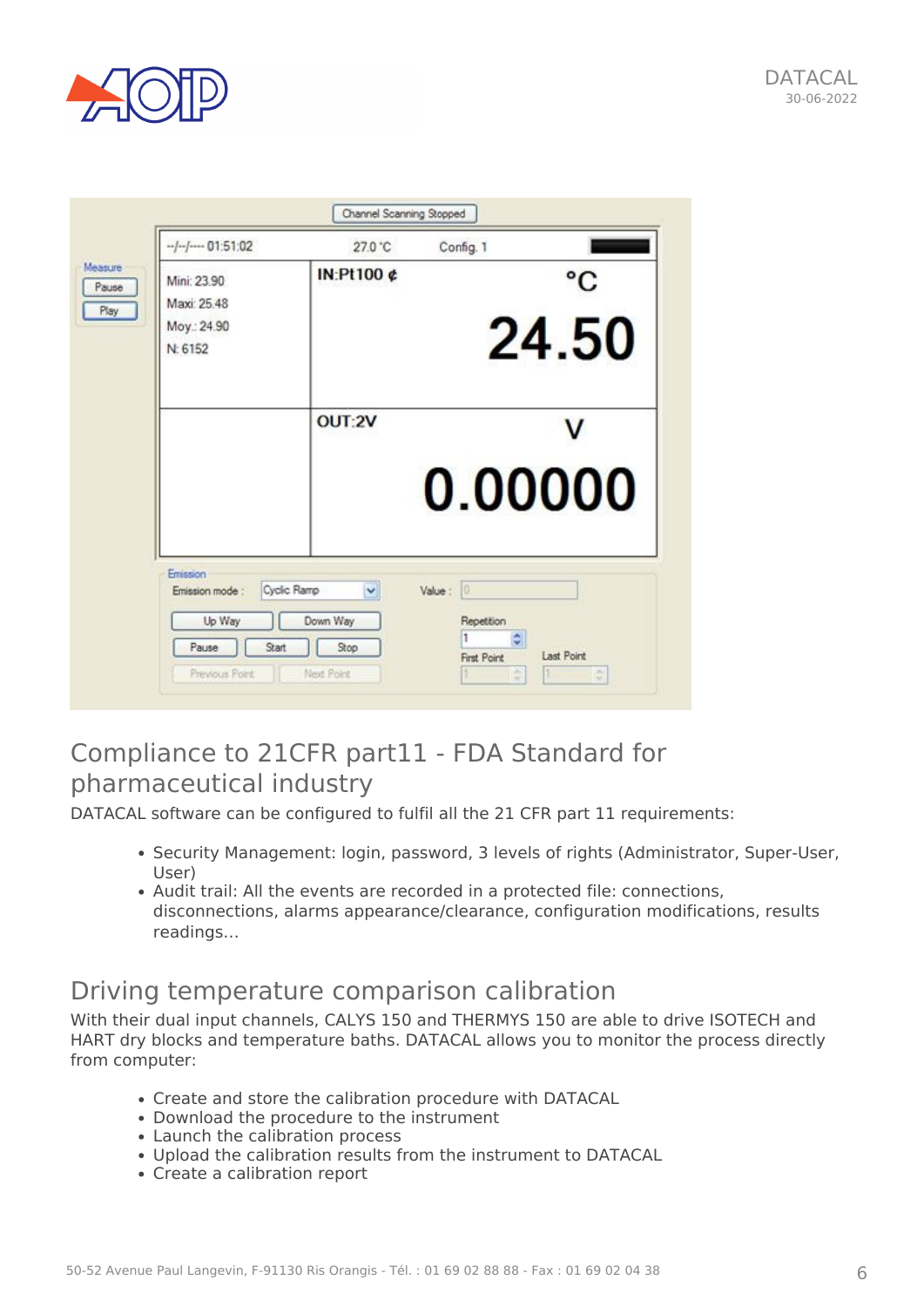

## General specifications

| Minimum hardware configuration | - PC computer with Windows® 98, Me, 2000<br>Service Pack 3, XP Service Pack 2, Server 2003,<br>Vista<br>- 10 Mb of avalaible disk space<br>- Minimum display resolution 800 x 600 minimum<br>$(1024 \times 768$ recommended)<br>- An available USB serial port                                                                                                                                                           |
|--------------------------------|--------------------------------------------------------------------------------------------------------------------------------------------------------------------------------------------------------------------------------------------------------------------------------------------------------------------------------------------------------------------------------------------------------------------------|
| Use with several instruments   | If DATACAL has to communicate with several<br>instruments, the latter can be connected to the<br>various USB ports available.                                                                                                                                                                                                                                                                                            |
| Software license               | DATACAL grants a fully functional trial license for<br>a period of 30 days from the date of first<br>installation. The number of remaining days is<br>displayed at the bottom of the About DATACAL<br>dialogue box.<br>DATACAL is copy-protected by a user license<br>system which allows software installation on only<br>one computer. To install DATACAL on several<br>computers, several licenses must be purchased. |